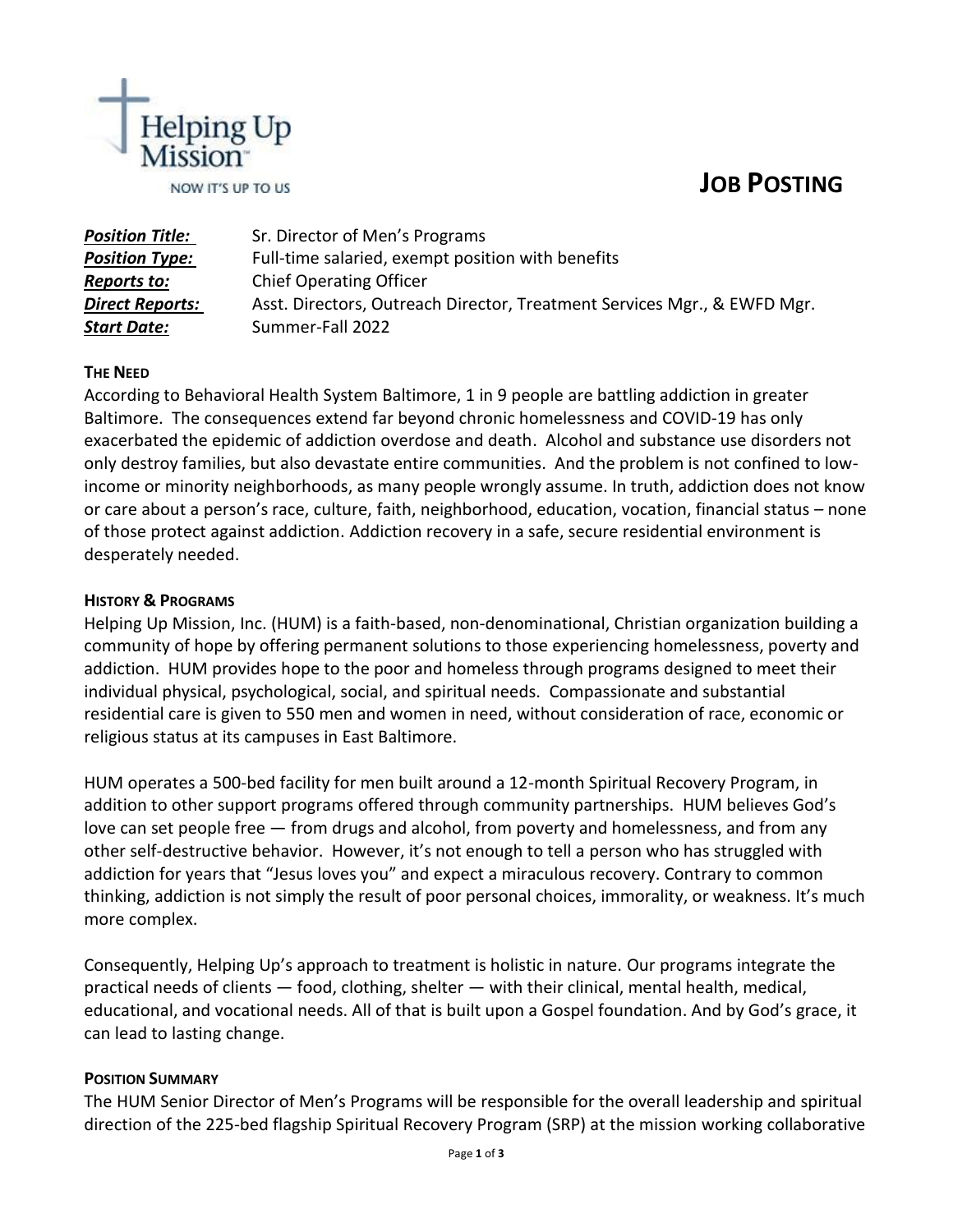with the spiritual life, program and treatment team. The SRP integrates the latest scientific understanding of addiction treatment with intense spiritual development. For one full year, participants live at HUM in a 12-Step residential community and are immersed in a culture of healing and wellness to address physical, psychological, social, and spiritual needs through four timed phases:

- SEEDS OF HOPE (Days 1-45): Counseling, Support Groups, Spiritual Training, and Work Therapy
- ALPHA PHASE (Days 46-105) Personal & Spiritual Growth, Outside Meetings. Healthy Living, and Program Individualization
- OMEGA PHASE (Days 106-195) Personal Growth, Education, Career, Fellowship, and Relapse Prevention
- LIFE PREP (Days 196-365) Education, Employment, Accountability, Health, and Spiritual Growth

# **LEADERSHIP OPPORTUNITY**

As HUM expands with the March 2022 opening of a new 250-bed Center for Women & Children, the mission is seeking to broaden our senior leadership team. This person will work closely with the Chief Operating Officer (COO) on continued program development and expansion for the men's programs. The Sr. Director will be responsible for all aspects of Program, Spiritual Life, and Treatment.

HUM seeks a Senior Director who is a strategic and collaborative team leader who respects and appreciates HUM's history and current level of service, with experience operating programs with this focus and scale. This person should be a seasoned leader who has led in development of programs and who brings solid leadership experience in building teams and delivering program outcomes.

The following experience and values are essential for the candidate in this role:

- *Mature Faith* We are seeking a leader of deep personal faith, a history of involvement in church community, and in agreement theologically with Helping Up Mission. The right leader will have the ability to think and act decisively with purpose and integrity.
- *Passion for those in Need of Recovery* The right leader will have a passion for ministry to those in need of recovery. This person will have, or develop quickly, credibility and relationships in the community.
- *Proven Team Leadership* The successful candidate will be a proven leader with the experience, vision and energy required to lead a 500-bed facility for men.
- *Results-Oriented* This leader will ensure that HUM increasingly measures the results of its programs, demonstrating the various ways lives have been changed by the mission using the fifteen domain Progress to Life Transformation Matrix tracked through our program database.
- *Exceptional Ability to Prioritize and Delegate -* The successful candidate will possess exceptional judgment, flexibility, and the demonstrated ability to thrive in a fast-paced environment, juggling multiple priorities and responding to a variety of constituent needs.

The Senior Director will provide oversight and strategic leadership relative to programs, community partnerships related to HUM Men's Programs and recruit and manage a dedicated staff and client community. The right candidate will be a hands-on, servant leader with the ability and drive to create and maintain outstanding, professionally managed programs at Helping Up Mission that combine professional pastoral and clinical care. As a Christ-centered, faith-based organization, HUM believes it